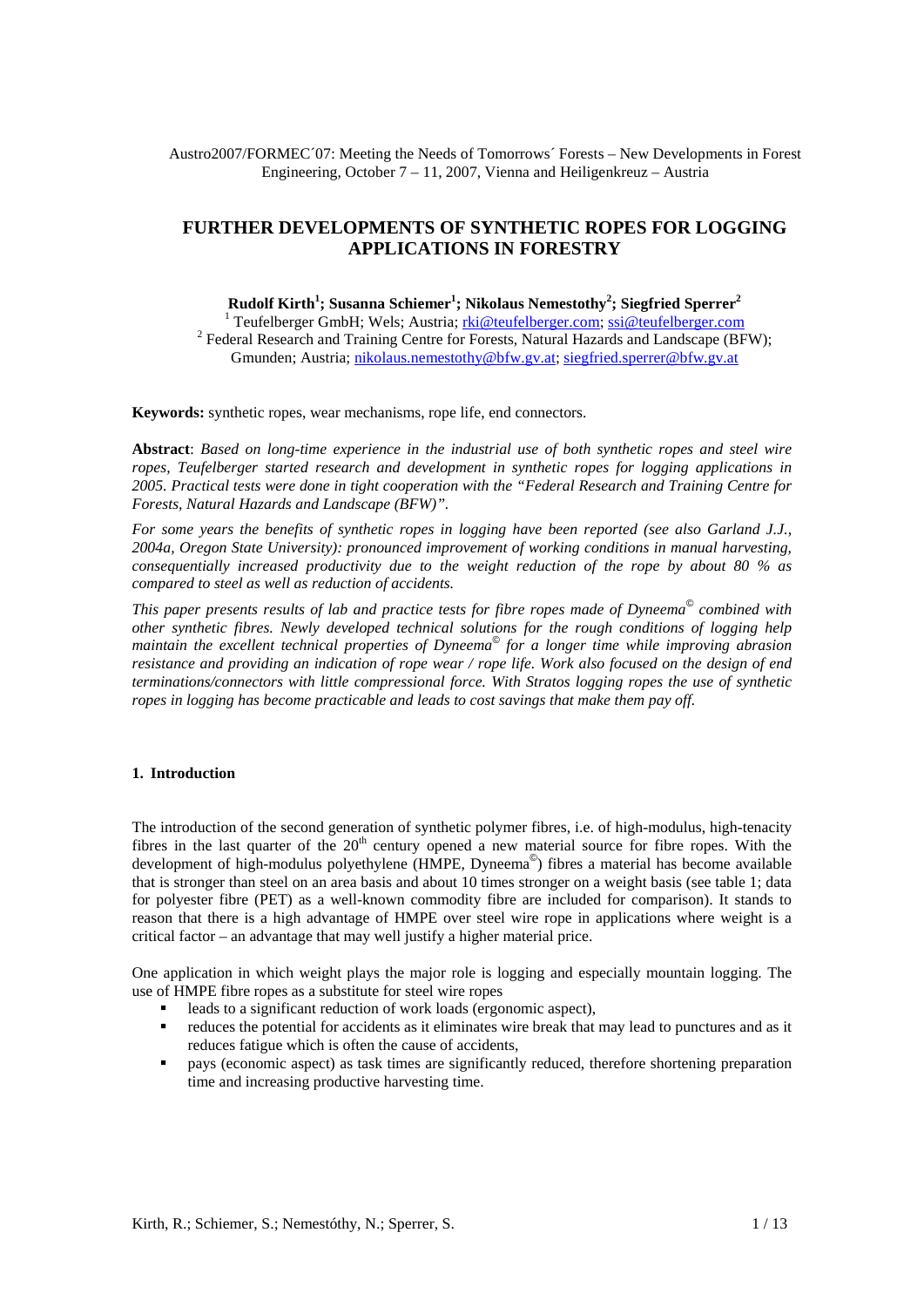| quantity                                | unit                                        | steel wire | <b>HM-PE</b> | PET  |  |  |  |  |  |  |
|-----------------------------------------|---------------------------------------------|------------|--------------|------|--|--|--|--|--|--|
| density                                 | $\left[\frac{\text{g}}{\text{cm}^3}\right]$ | 7.85       | 0.97         | 1.38 |  |  |  |  |  |  |
| strength per unit area                  | $[MPa]~[N/mm^2]$                            | 2600       | 3400         | 1130 |  |  |  |  |  |  |
| weight<br>strength<br>per<br>(tenacity) | [cN/text]                                   | 33         | 350          | 82   |  |  |  |  |  |  |

**Table 1: Tensile properties of steel wire, high-modulus polyethylene and polyester fibres**  (McKenna, Hearle, O'Hear, 2004)

As regards the ergonomic aspect, extensive studies have been performed by the Forest Engineering Department of Oregon State University (Garland et al., 2002; Garland et al., 2004a). These studies compare the use of steel wire rope to synthetic fibre rope and show that upon use of HMPE ropes heart rates are reduced, recovery after exertion is improved and that workers subjectively assess work loads as reduced.

Depending on the logging application, task times are reduced. Dragging a synthetic rope uphill takes only approx. 25% of the time used for a wire rope. In skidding, again out hauling of the rope takes only 50% time with a synthetic rope whereas further tasks like hooking and unhooking or winching in are only shortened by a minor amount (Garland et al., 2004a). Similar magnitudes are given by a study performed by HAWK Fachhochschule Göttingen, Germany in 2004, where workers estimate that work power doubled during the use of Dyneema<sup> $\mathcal{O}$ </sup> rope in winch applications (Schultze et al., 2004).

Our field test showed that in the use of synthetic ropes as a guyline for a yarder, overall preparation time is reduced by 50%. Based on data provided by a major logging company in Austria, installation time for guylines may be assumed as one hour, meaning a reduction of 30 minutes or rather a respective increase of harvesting time. Assuming 72 installations per year this gain of harvesting time sums up to 36 hours per year or 300 cubic metres of solid timber more to be harvested. Additionally, installation may be done by two workers instead of four. We have developed a calculation tool to show the benefit of the synthetic rope. Contrasting the benefit with the higher cost of a synthetic rope indicates amortization within 6 to 12 months.

Change from a steel wire rope to a synthetic rope in winching is reported to pay off within a month of skidding. (Garland et al., 2003)

The critical points in the use of synthetic fibres in logging applications are high sensitivity of HMPE to lateral forces (compression) and difficulties in assessing remaining rope life. As steel wire rope end connectors often work due to compressional forces these devices cannot easily be used on synthetic fibre ropes. Besides, lateral forces are exerted to the winch line when it is wound on the drum. It has been our major concern to find means of assessing remaining rope life and to develop end connectors that are suitable both for the synthetic rope and the application in question.

Focus has been on guylines for yarders and for intermediate supports, synthetic extension lines for wire skylines, winch lines for skidders and chokers. Wear mechanisms for these applications were considered and lab tests as well as field tests carried out accordingly.

1

<span id="page-1-0"></span> $1$  Correctly, the quantity considered is strength per weight per length as equal lengths of fibres are compared. For the sake of understanding, we have called this quantity "strength per weight" instead of "strength per weight per length" or "strength per linear density".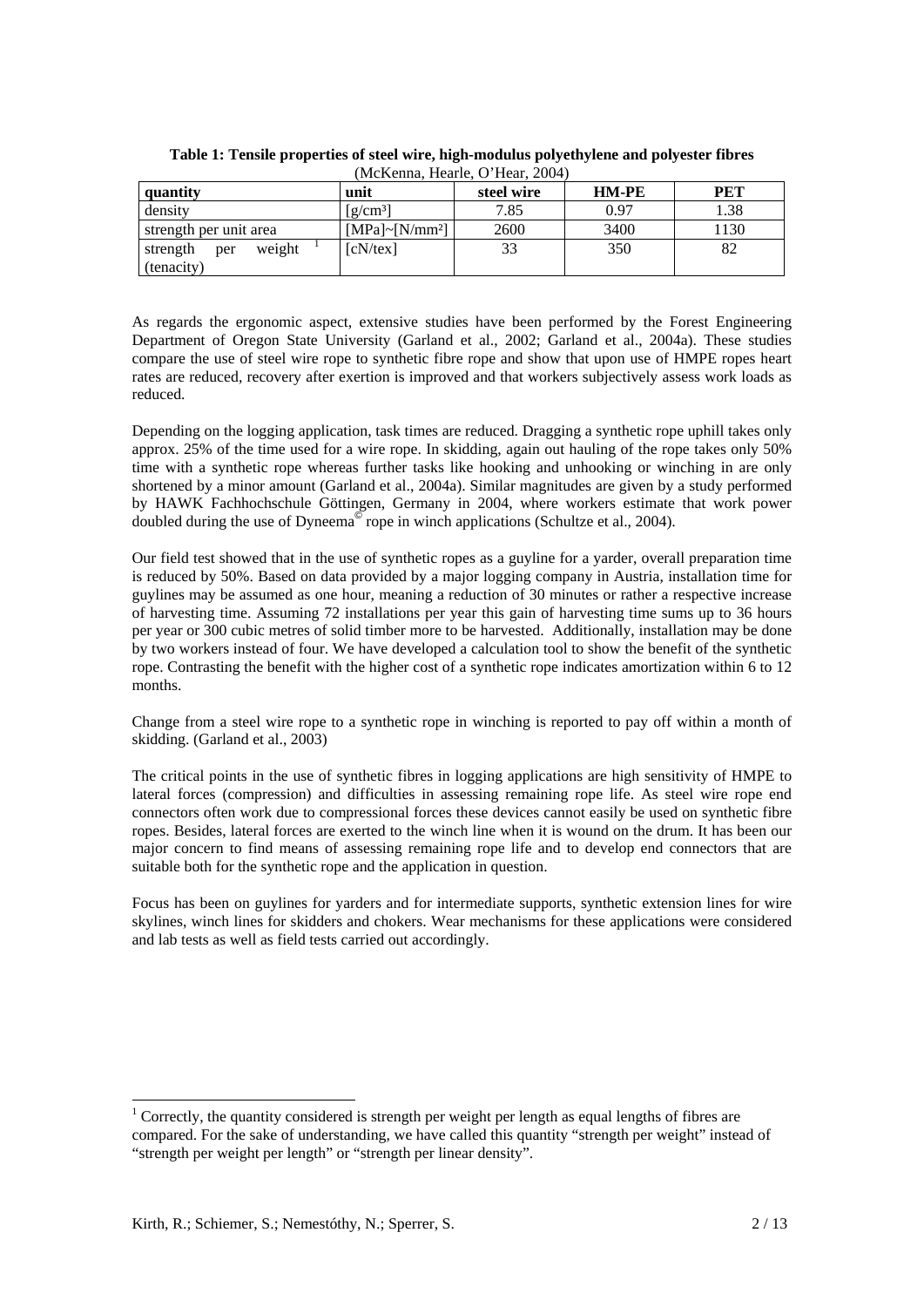## **2. Applications and Wear Mechanisms**

## **2.1 Static Applications**

Static applications in this report include guylines for yarders and intermediate support trees (figures 1 and 2) as well as synthetic extensions for steel wire skylines. A schematic picture shows the use of these synthetic extensions (figures 3 and 4).



**Figure 1: Synthetic guylines** *Stratos Anchor* **for yarder** 



**Figure 2: Synthetic guyline** *Stratos Support* **for intermediate support tree**



**Figure 3: Synthetic extension line**  *Stratos Extension*



**Figure 4: Scheme of the use of** *Stratos Extension*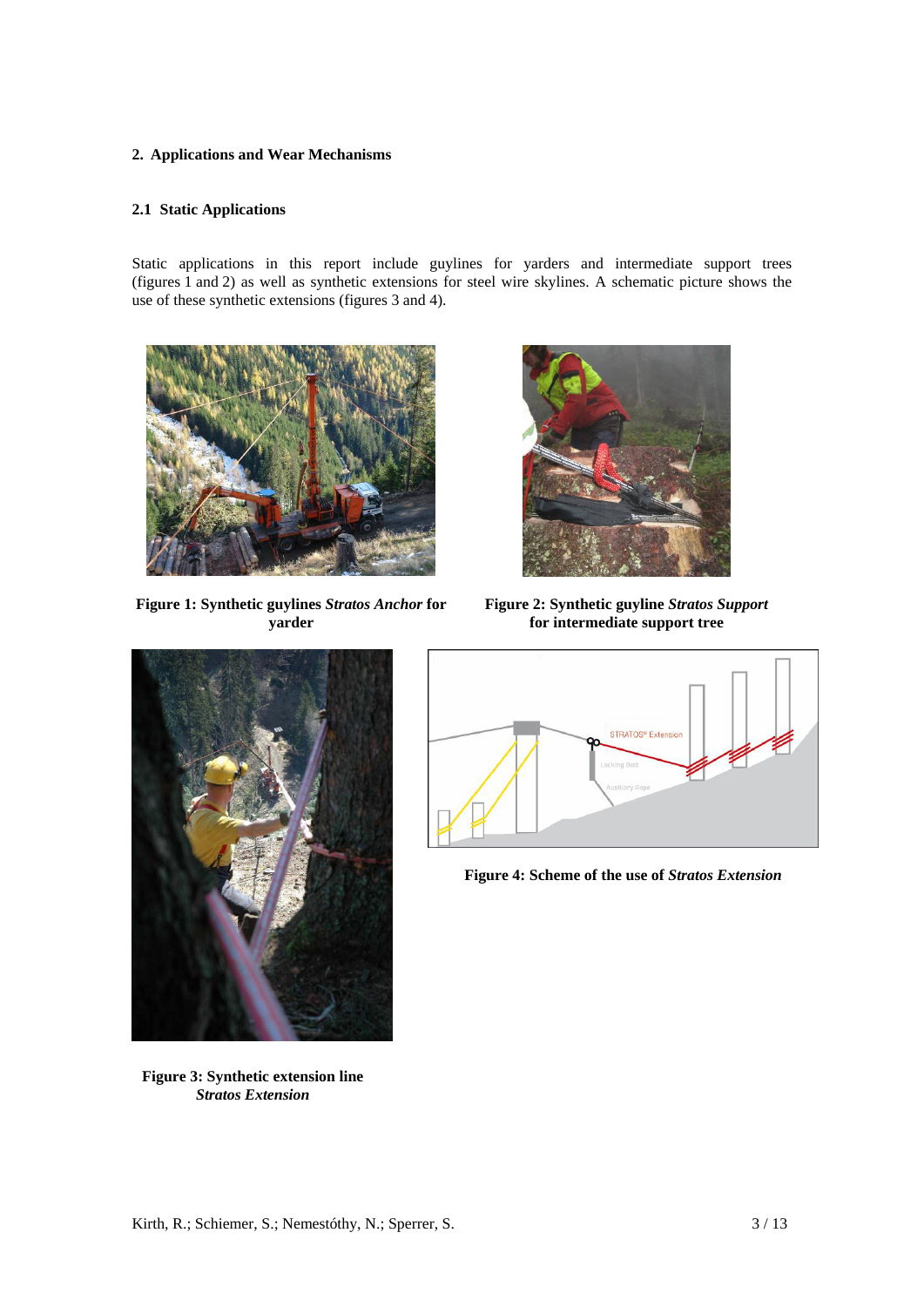The properties required by the static applications described are visible in figures 1 to 3.:

- high abrasion resistance: The rope end is usually wrapped around a tree stump where it is exposed to the rough surface of the tree bark and at the same time "cuts" into the tree stump under high tensile load.
- good tension fatigue: The rope is not exposed to a constant load but may see load cycles, e.g. for a 22mm steel wire rope 3.5 to 5.5 kN were measured.
- good bending fatigue: At the top of the yarder the rope is subject to cycling over sheaves. Due to changes in load (see tension fatigue) minor rope movement on the sheaves must be considered.
- exclusion of torsion: Torsion in the rope leads to uneven distribution of load among the rope strands and therefore to a reduction in overall rope strength.

Besides, HMPE requires low lateral stress, which must be considered in the design of the end connector.

### **2.2 Winch Lines**

In winch lines as shown in figure 5 abrasion resistance is an even more important issue than with static line applications. Winch lines are often dragged along the forest soil and therefore subject to severe abrading conditions. Bending and tension wear are also reported for winch lines (Schultze et al., 2004).



**Figure 5: Synthetic winch line** *Stratos Winch*

High lateral forces are exerted to the winch line when it is wound on the drum. After 7 months of use the part of *Stratos Winch* wound on the drum was heavily distorted and had a nearly triangular cross-sectional shape. The tensile strength of this part had, however, only decreased by a few percent.

It is a common procedure to re-do a wire rope end because of damage. As the same occurs to synthetic winch lines, a rope connector that can easily be repaired is a must. Schultze et al. even recommend to re-use the rest of the rope by re-connecting it with a long-splice and to turn the rope leading to more even wear (Schultze et al., 2004).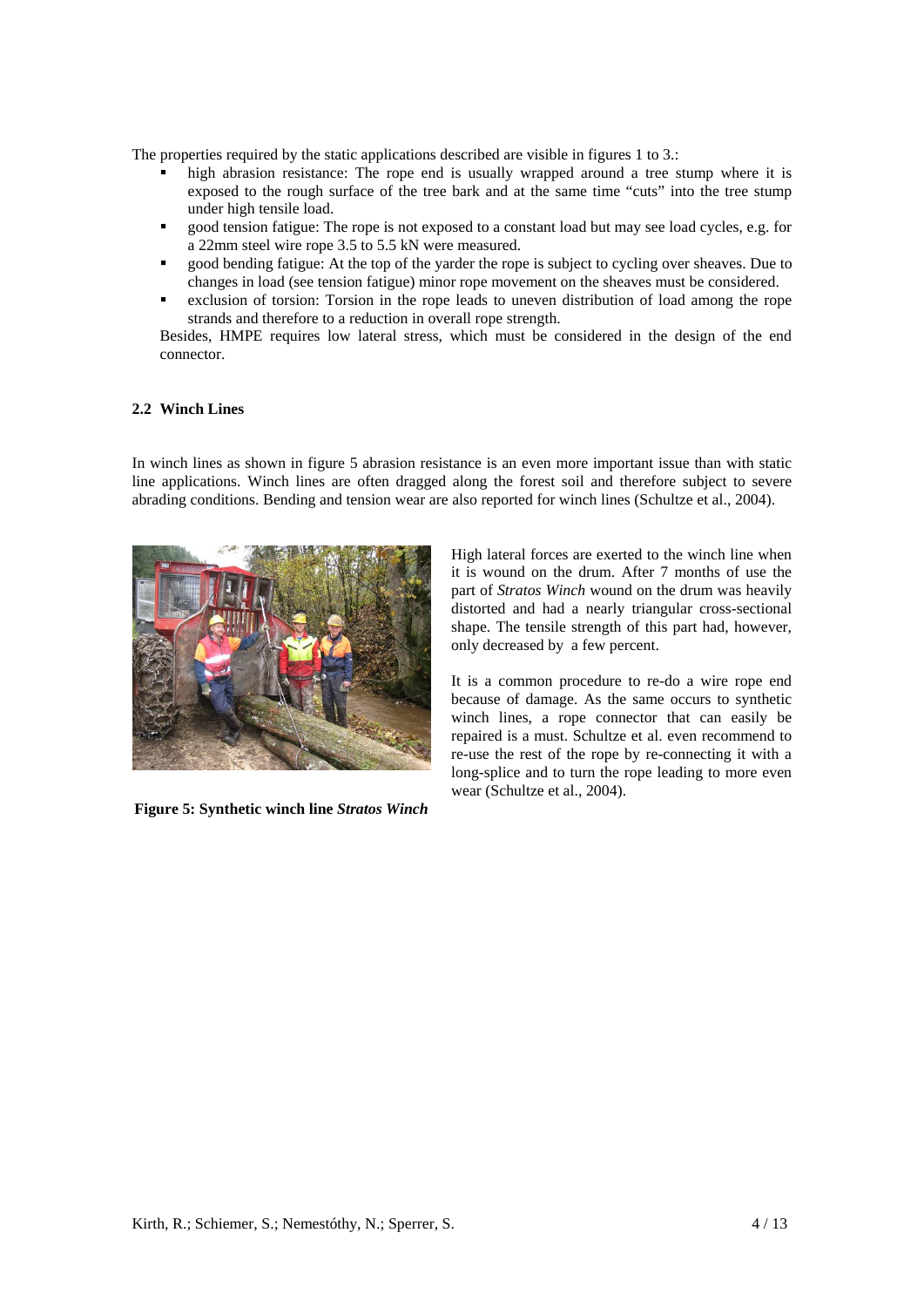## **2.3 Chokers**



**Figure 6: Synthetic choker line** *Stratos Choker*

Due to the shorter length of chokers the weight reduction stays in the background as compared to the other applications described and the absence of jaggers and reduced risk of injuries becomes of higher significance. The synthetic rope's flexibility makes it easy to work with.

As with winch lines, abrasion is the most critical wear mechanism: Choker lines are not only dragged along the forest soil but also rub against the tree bark. Figure 6 shows a synthetic choker using a standard steel wire choker nubbin and bell configuration.

### **2.4 Measurement of Fatigue Resistance**

The most important wear mechanisms in the quoted logging applications may be summarized as bending fatigue, tension fatigue, torsion and abrasion. Abrasion resistance is dealt with separately (see chapter 3.) as external abrasion "is not considered fatigue" (McKenna, Hearle, O'Hear, 2004) and as extensive studies of the BFW focused on the topic of abrasion and abrasion resistance and deserve a separate chapter.

*Bending fatigue* (also: flex fatigue) means the effect of bending of the rope structure, e.g. when guylines run over sheaves like at the top of the yarder. The rope is subject to compressional forces on the inside radius of a bend and to tension on the outside radius. Flex fatigue depends on many variables like fibre material, sheave surface material, rope construction, load levels and frequency, the probably strongest influence being D/d ratio (D being the diameter of the sheave, d the diameter of the rope; large D/d ratios increase rope life) (McKenna, Hearle, O'Hear, 2004).

We tried to calculate how many bending-cycles one particular piece of rope may see and made the following assumptions: During one go of the carriage along the skyline, the guyline is assumed to be exposed to 10 load increases that lead to minor movements on the sheave. With six goes per hour and 10 hours per day, the same piece of rope would be subject to 600 bending cycles per day. With 15 days of harvesting in one place, that part of the rope would be exerted to 9,000 bending cycles. After the next installation the rope piece is most likely to be in a different place and not at the top sheave again.

Therefore the following test was performed: A *Stratos Anchor* 22 mm was subject to a bending fatigue test of 10,000 cycles with bending in one direction under a constant load of 80 kN. The diameter of the pulley (pulley groove: 20 mm) was 280 mm leading to a D/d ratio of 9.7 to 12 (as the rope is slightly oval). The rope was inspected after every 1,000 cycles and in all cases no wear was detectable visually apart from the rope running flat in the bending area. After 10,000 cycles the tensile strength of this "used" rope was measured and no strength loss was found.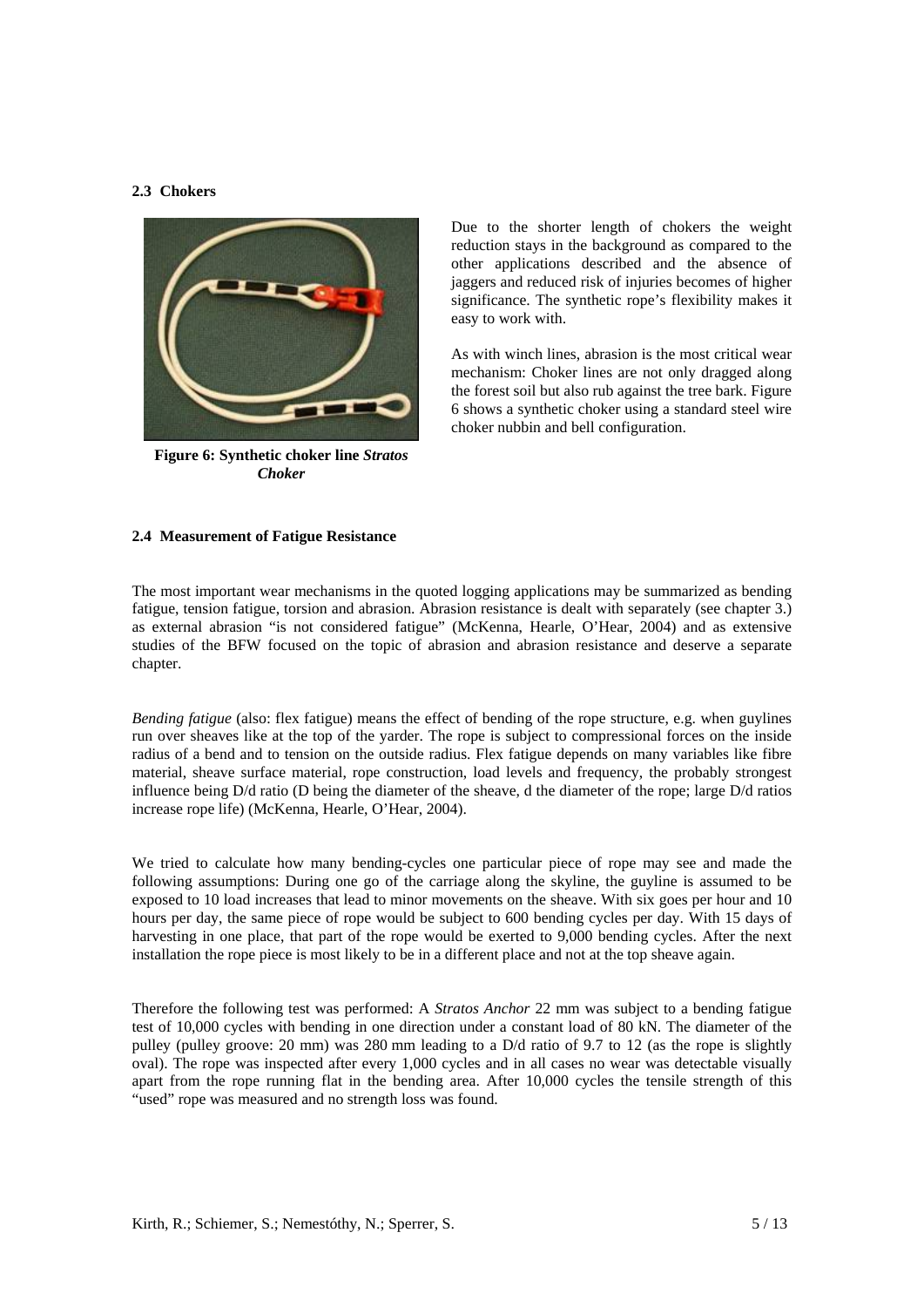*Tension fatigue* refers to rope wear due to cyclic loading and unloading, which primarily leads to internal fibre abrasion followed by filament breakage and therefore loss of strength. Tension fatigue is again dependent on fibre material as well as load difference (between minimum and maximum load), load level (mean load) and frequency. Internal abrasion being the key to tension fatigue, the performance of the fibres is strongly influenced by fibre finishes.

Data show that "the tension fatigue life of polyester ropes is greater than that of [...] wire ropes. Indications are that a similar situation exists for […] HMPE ropes" (McKenna, Hearle, O'Hear, 2004). These findings give us confidence that HMPE ropes can replace steel wire ropes without having to expect problems as far as tension fatigue is concerned. More testing is on the way to support this confidence by data.

Tension fatigue must not be confused with overloading, which does not refer to a slow deterioration of rope strength but means excessive tension or shock loading. This type of damage is reported to be difficult to detect by visual or tactile inspection (McKenna, Hearle, O'Hear, 2004). *Stratos* Logging Ropes try to overcome this problem with the help of a special rope pattern: It is made of lines at regular and relatively short intervals. Differences in inter-line distance - as may occur as the result of overloading – are easily visible and a clear indication of some overload event (see figure 7).

*Torsion* is supposed to reduce rope strength as it leads to unbalanced loads on rope strands. Tests showing the influence of torsion on rope strength were carried out by Tension Technology International (funded by the Marine Accident Investigation Board). A 22mm *Stratos Anchor* was used and led to the results shown in table 2.

**Table 2: Test results of influence of rotation on rope strength of a 22mm** *Stratos Anchor*  (O'Hear, Nichols, 2006)

| twist [turns/m] | residual strength [%] |  |  |
|-----------------|-----------------------|--|--|
|                 | 96                    |  |  |
|                 | 85                    |  |  |
|                 | 56                    |  |  |

The data show that a high twist that seems unlikely in use is necessary to substantially reduce rope strength. Nevertheless, *Stratos* Logging Ropes are equipped with a special rope pattern to make the user aware of rope twist immediately (see figure 7).



**Figure 7: rope pattern of Stratos Logging Ropes : straight lines indicate torsion, cross lines indicate overloading**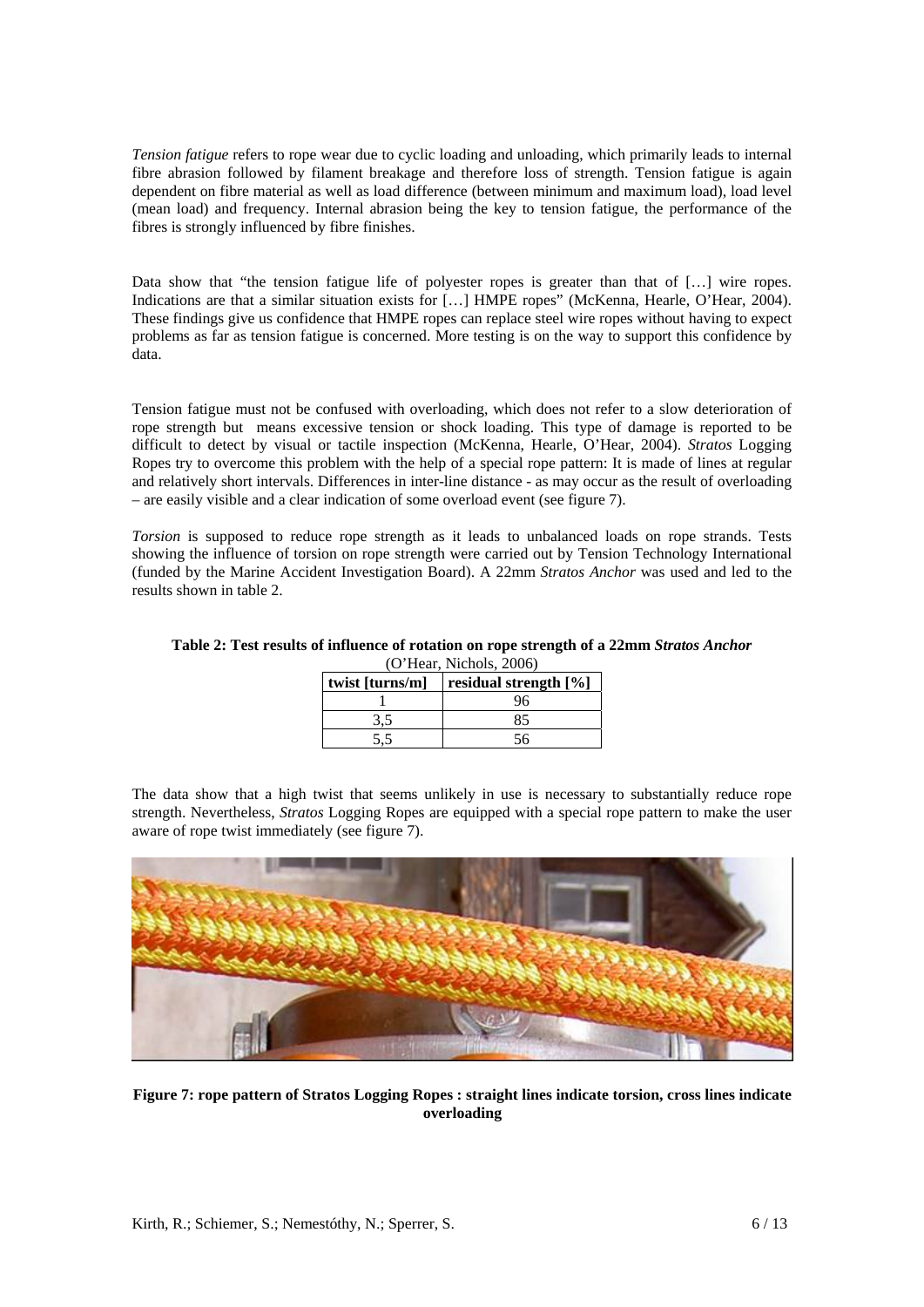In conclusion, the data indicate that bending fatigue, tension fatigue and torsion are relevant wear mechanisms in logging, but tension fatigue is reportedly better of HMPE ropes than of steel wire ropes, the amount of bending on a guyline does not affect the rope and torsion is not likely to be so high as to lead to a deterioration of rope strength. Moreover, the *Stratos* Logging Rope pattern indicates torsion and overloading or other incidences that may lead to local rope elongation.

#### **3. Abrasion Resistance**

Ropes in logging are confronted with rough abrading conditions: forest soil, tree barks, branches etc. most likely under high loads. This holds true for steel wire and synthetic fibre ropes. While abrasion and wear of steel wire ropes can be assessed on the basis of a specified number of broken wires, synthetic ropes become fuzzy and eventually this fuzziness may become so prominent as to hide the initial braid structure.

It has proven difficult to assess remaining rope life and strength loss from the appearance of a fibre rope (Takumi, 1997). Pilkerton et al. gave some indication on rope life in 2003 and reported that "synthetic rope initially fuzzes up from broken filaments that produce a protective cushion but when braided rope is worn 25% from abrasion it should be replaced" (Pilkerton, Garland et al., 2003). Nevertheless, they still reported in 2004 that wear and replacement criteria were needed (Garland et al., 2004a).

With *Stratos* Logging Ropes a new way has been found to resolve this issue. The ropes are constructed as cover-core ropes with a synthetic abrasion resistant cover protecting the load bearing HMPE core. The cover does not contribute to the rope strength. Any damage of the cover by abrasion will therefore not reduce the strength of the core, which has been confirmed by tests (see below).

In order to simulate rope wear acceleratedly under conditions to be expected in logging a test unit was built with the support of the Federal Research and Training Centre for Forests in Gmunden. These dynamic wear tests (together with further lab tests) gave us a sound basis for developing an optimized rope cover and are the basis for rope life assessment and the definition of replacement criteria for synthetic ropes as compared to steel wire ropes.

For planning the test track the following criteria had to be kept in mind:

- The test track has to be suitable for both chokers and winch lines made of either synthetic fibre or steel wire simulating dragging,
- $\blacksquare$  the test track has to be the closest possible approximation of most severe use in logging,
- $\bullet$  the conditions for the ropes have to be virtually constant throughout the test series,
- the results of the test units have to be comparable,
- $\blacksquare$  the conditions of a test series have to be reproducible,
- changes of the samples and change of direction have to be automated to the greatest possible extent and have to be simple.

Bearing these requirements in mind, a test track of about 40m length and 3m width was equipped with a rough surface closely simulating extreme conditions in logging so as to accordingly expect fast wear of the rope samples. About 20 cm of rough limestone gravel (grain size 0/32) mixed with about 25% humus were put on a coarse gravel bed. The track was compressed and rolled.

In order to simulate fixed obstacles in out hauling and to prevent the track from gradual depression seven concrete sleepers in cross direction were dug into the track at a distance of 3.5m. The sleepers protruded the track surface by about 3 cm. At one end of the test track a buffer stop was set down for testing maximum potential load. The load that had to be dragged was about 1500 kg in weight and consisted of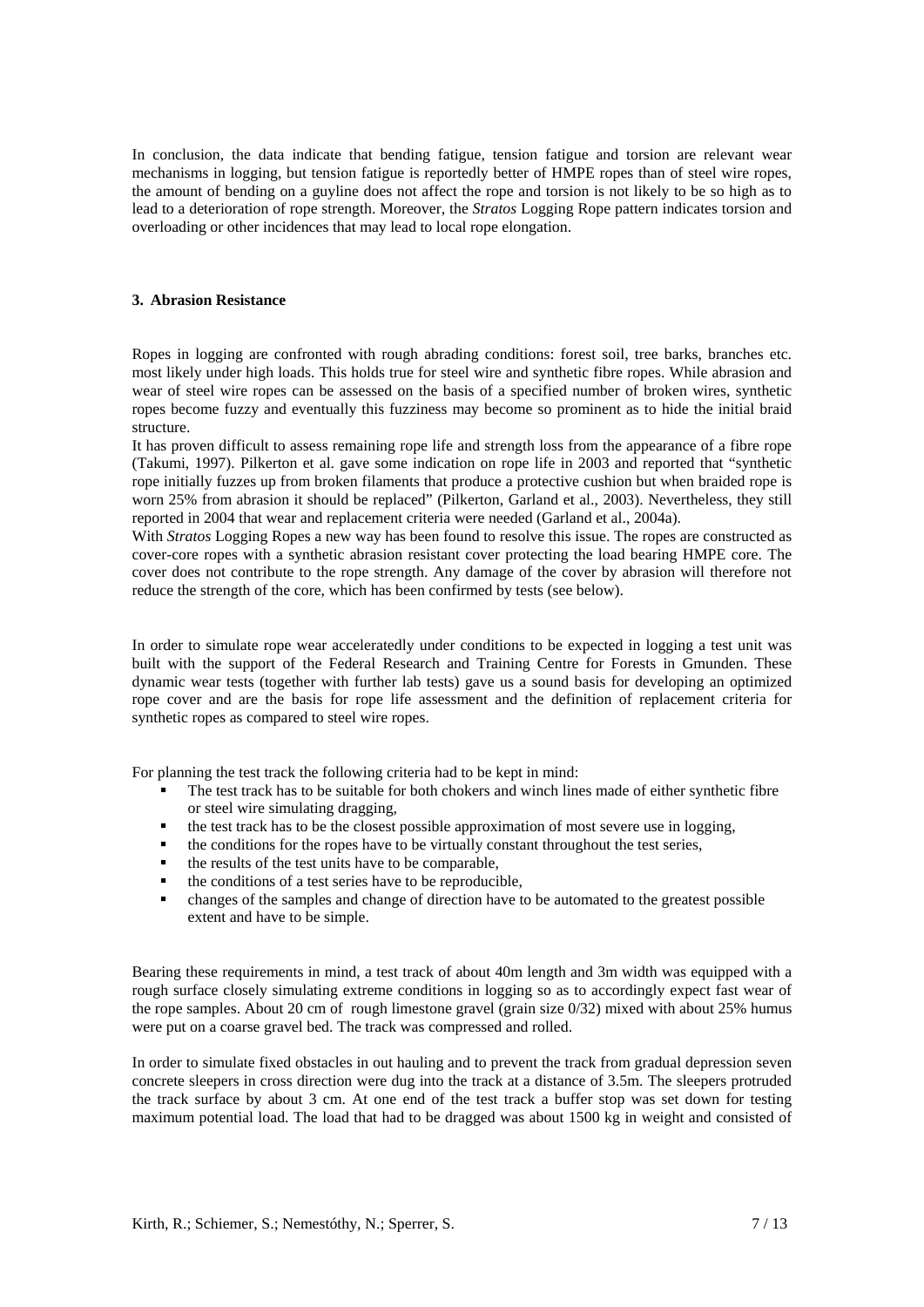two joined beech logs and additional concrete weights. This test load was dragged to and fro with the help of diverter pulleys and a double drum winch.

Straps were attached to each log end. Yokes were fixed between the chokers and the winch line to even out load differences and to ensure similar loads on each of the four chokers. This test design made it possible to make four tests on chokers and one test on a winch line in one go (see figures 8 and 9). Chokers are tested for abrasion resistance, the winch line may be judged by its winding properties.

On an average 50 cycles  $(1 \text{ go in one direction} = 1 \text{ cycle})$  were carried out until wear of the chokers became visible. One test set consisted of 5 rope sample sets. Each test set was started and ended with steel wire ropes. On the one hand, these steel wire rope samples were tested for reference, on the other hand, the conditions of the test track were checked for possible changes during the test set. The second, third and fourth rope sample sets were different synthetic fibre ropes with one of these rope sample sets being the best in the preceding test set and the other two being new developments. This procedure ensures good test reproducibility.

The change of rope wear was evaluated and documented with the help of photos. Pictures were taken at regular intervals. The rope quality was assessed after measurement of remaining tensile strength of the worn rope samples in the lab. All ropes in table 3 are without coating. Tensile strength results refer to the rope including sewn ends (3 sewing patterns).



**Figure 8: test track design** 



**Figure 9: beech logs with concrete weights numbers refer to test positions 1 to 4**

The following table and diagram show the results of one test set.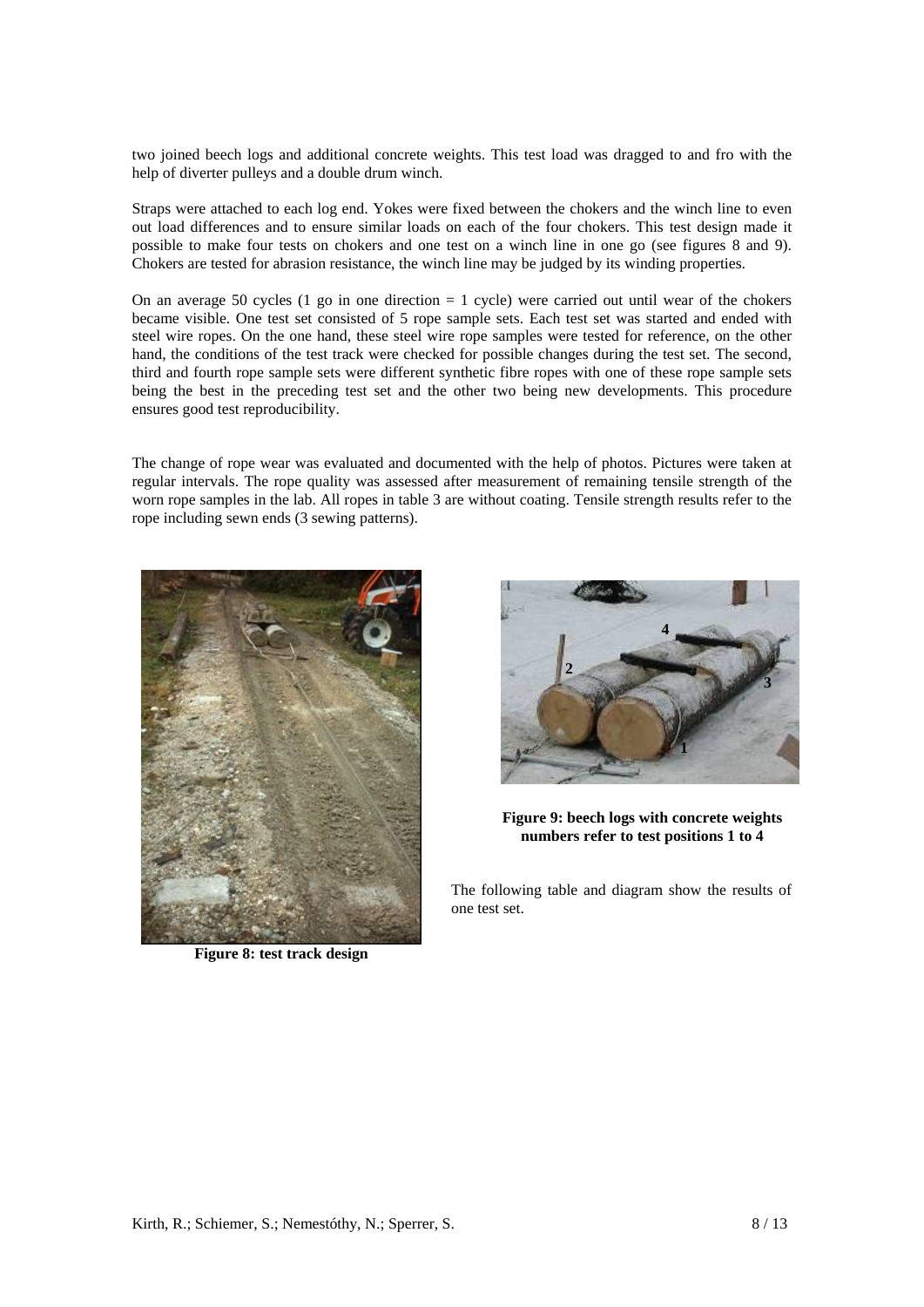|                                                 |                                  |                  |                            | tensile strength [kN] |                          |                               |                               |                               |                                       |
|-------------------------------------------------|----------------------------------|------------------|----------------------------|-----------------------|--------------------------|-------------------------------|-------------------------------|-------------------------------|---------------------------------------|
|                                                 | rope make                        | diameter<br>[mm] | linear<br>density<br>[g/m] | new<br>rope           | used<br>rope<br>position | used<br>rope<br>position<br>2 | used<br>rope<br>position<br>3 | used<br>rope<br>position<br>4 | average<br>оf<br>positions<br>$1 - 4$ |
| steel wire rope <sup>216</sup> WS+SC<br>1st run |                                  | 11.0             | 479.0                      | 83.1                  | 79.9                     | 73.6                          | 61.7                          | 74.5                          | 72.4                                  |
| steel wire rope 216 WS+SC<br>2nd run            |                                  | 11.0             | 479.0                      | 83.1                  | 80.0                     | 65.8                          | 68.0                          | 81.7                          | 73.9                                  |
| polyester                                       | HMPE core -<br>PET cover         | 13.3             | 117.4                      | 63.3                  | 70.7                     | 38.2                          | 58.4                          | 72.7                          | 60.0                                  |
| <b>HMPE</b><br>(Dyneema)                        | HMPE core -<br><b>HMPE</b> cover | 13.0             | 94.7                       | 63.5                  | 78.6                     | 77.8                          | 77.6                          | 78.0                          | 78.0                                  |
| <b>LC-PES</b><br>(Vectran)                      | HMPE core -<br>Vectran cover     | 13.5             | 116.8                      | 66.3                  | 67.2                     | 69.1                          | 63.9                          | 65.6                          | 66.5                                  |
| steel wire rope $216$ WS+SC<br>3rd run          |                                  | 11.0             | 479.0                      | 83.1                  | 84.0                     | 81.4                          | 80.1                          | 83.1                          | 82.2                                  |

**Table 3: Results of abrasion tests** 



**Figure 10: Diagram visualizing results of abrasion test**

The results indicate that there are differences in position with positions 2 and 3 being consistently more abrading than positions 1 and 4. Steel wire rope wear is reproducible  $(1<sup>st</sup>$  and  $2<sup>nd</sup>$  runs), but the test track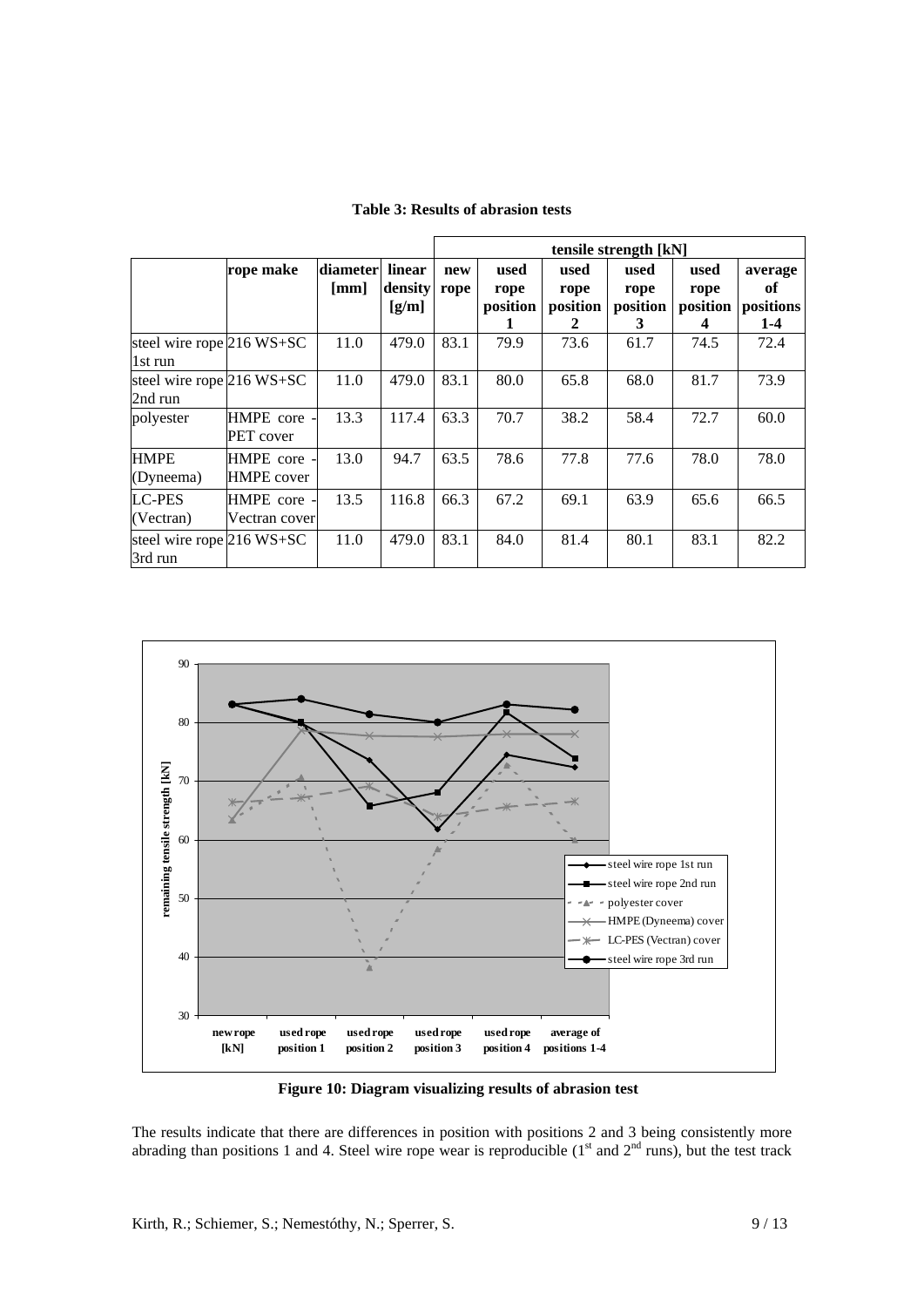loses some abrasiveness in the course of the test set  $(3<sup>rd</sup>$  run). The order of tests therefore must be taken into account when making cover assessment: Polyester must have seen higher abrasion than Vectran. HMPE shows promising properties and proves first choice not only for the core but also for the cover. Polyester can do under less abrasive conditions and is used in *Stratos Anchor*.

The steel wire chokers were clearly past their rope life after the test and showed only little more tensile strength than the synthetic fibre chokers. In all synthetic fibre chokers the cover was still intact with the exception of PET cover in positions 2 and 3. The cover of position 2 was severely damaged, the cover of position 3 was damaged to a minor extent. In those cases where the cover was damaged (this was also confirmed by further test sets) the core was exposed to abrasion and dirt and lost strength immediately and to a high extent. HMPE ropes showed higher tensile strength after use than before, which may be attributed to bedding-in and in-situ stretching of the rope.

These findings lead us to the conclusion that a damaged cover is a clear indication that the Dyneema<sup>®</sup> rope must be disposed of, whereas Dyneema<sup>®</sup> ropes with an intact cover that still protects the core have sufficient remaining tensile strength.

#### **4. End Connectors**

The use of wire rope end connectors on synthetic fibre rope is not immediately possible. Most wire rope end connectors work by means of external pressure (lateral force; clamping). High local lateral force, however, is most disadvantageous to HMPE and other high modulus synthetic fibres and reduces their tensile strength considerably. Most obviously, a rope – and also a synthetic fibre rope – "is only as strong as its weakest link, and this is often the termination" (McKenna, Hearle, O'Hear, 2004).

Depending on the use of the rope and its termination application specific criteria for the end connectors were found:

- end connectors for static applications must be able to bear high loads,
- connectors of synthetic extensions to wire ropes must be designed in a way to prevent potential rotation of the (laid) wire rope from propagating to the synthetic fibre rope,
- stoppers on a winch line must bear high loads, protect the rope termination against abrasion and be easy to repair,
- connectors of the winch line to the winch must deliberately break at a certain load for safety reasons,
- choker ends should be able to be used with standard steel wire choker configurations as these are more easily available than special solutions.

An enormous number of tests had to be carried out in order to find the best kind of rope terminations. In several rather complicated constructions using basically steel bolts as a stopper for a winch line, we found that the steel construction would be distorted and badly damaged while the synthetic fibre rope would still be fine.

End connectors that ought to bear high loads, i.e. end connectors for static applications, are best designed by splicing. Buried eye splices show smallest strength loss as compared to the rope's free length (Garland et al., 2004b). The eyes can be further connected with shackles and the like. Whenever one rope end is fixed to and wrapped around a tree trunk the rope and rope end must be protected against abrasive wear. The best result was gained with a leather cover around the core/cover-rope. Furthermore, abrasion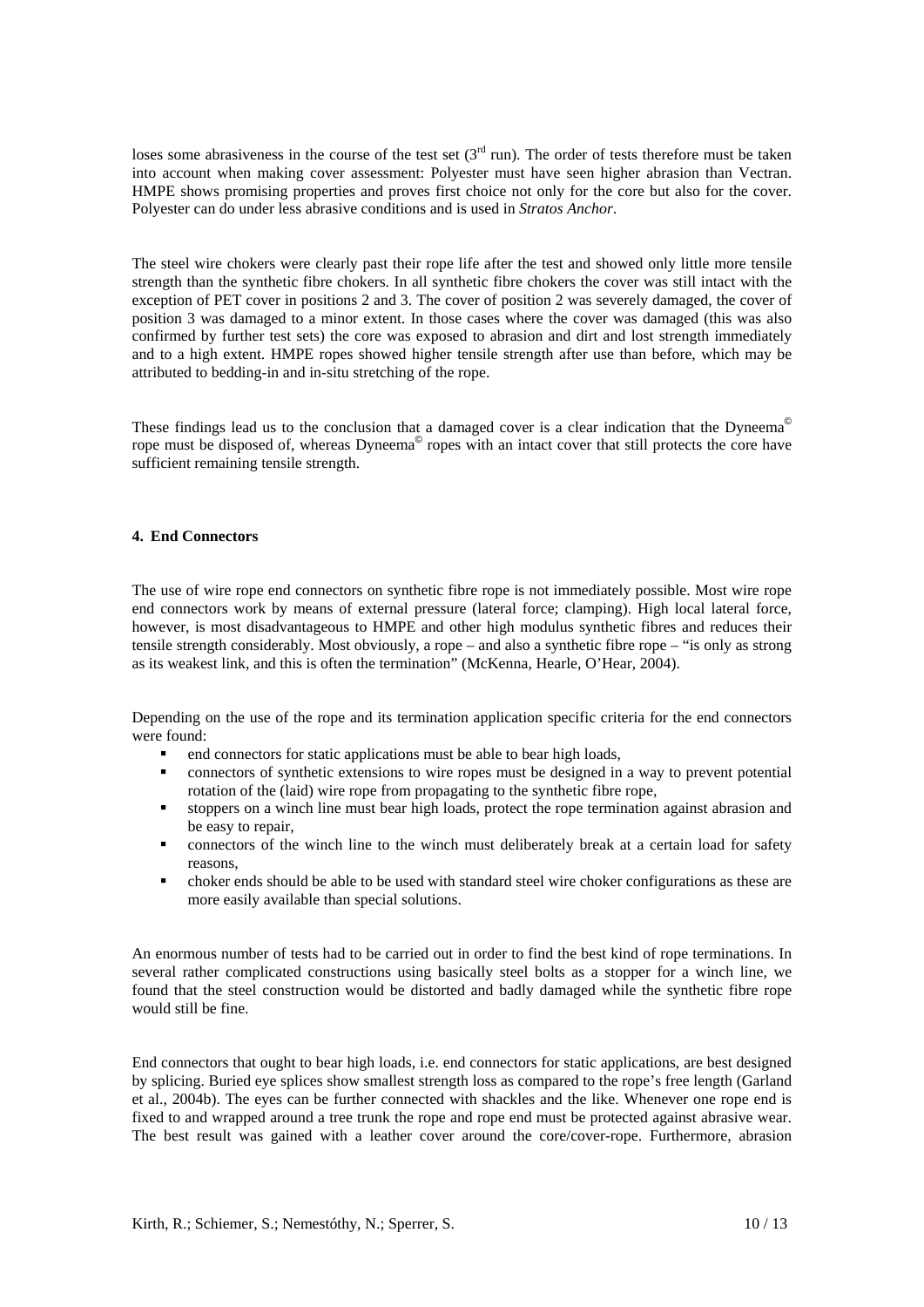resistance can be adjusted to the necessary level by choosing a suitable cover material (HMPE for most severe conditions like in rope extensions, PES is less rough circumstances like in guylines; see chapter 3.).

In guylines for support trees a special sling attached to the rope was developed to further secure the rope against slippage due to movements of the support trees. These slings are sewn unto the rope at regular intervals and are further protected by an abrasion resistant cloth (patent pending). This protecting cover can easily be removed from the sling needed for installation of the guyline (see figure 11).

Connections between synthetic ropes *Stratos Extension* and (laid) wire ropes must be fixed with a locking bolt to avoid propagating rotation as described above (see figure 12).

Two types of stopper on our winch rope *Stratos Winch* have proven to be practical: One of them is based on an eye splice and can therefore be repaired on the spot; the other one is a resin socketed termination the repair of which takes a workshop. In both cases, the fibres of the rope end are protected against compressional forces by a steel casing. Figure 15 shows Stratos Winch after 240 uses.



**Figure 11: Rope slings (red) on guyline for support tree** 





**Figure 12:** *Stratos Extension* **connection with locking bolt** 



**Figure 13: Splice based end** Figure 14: socketed termination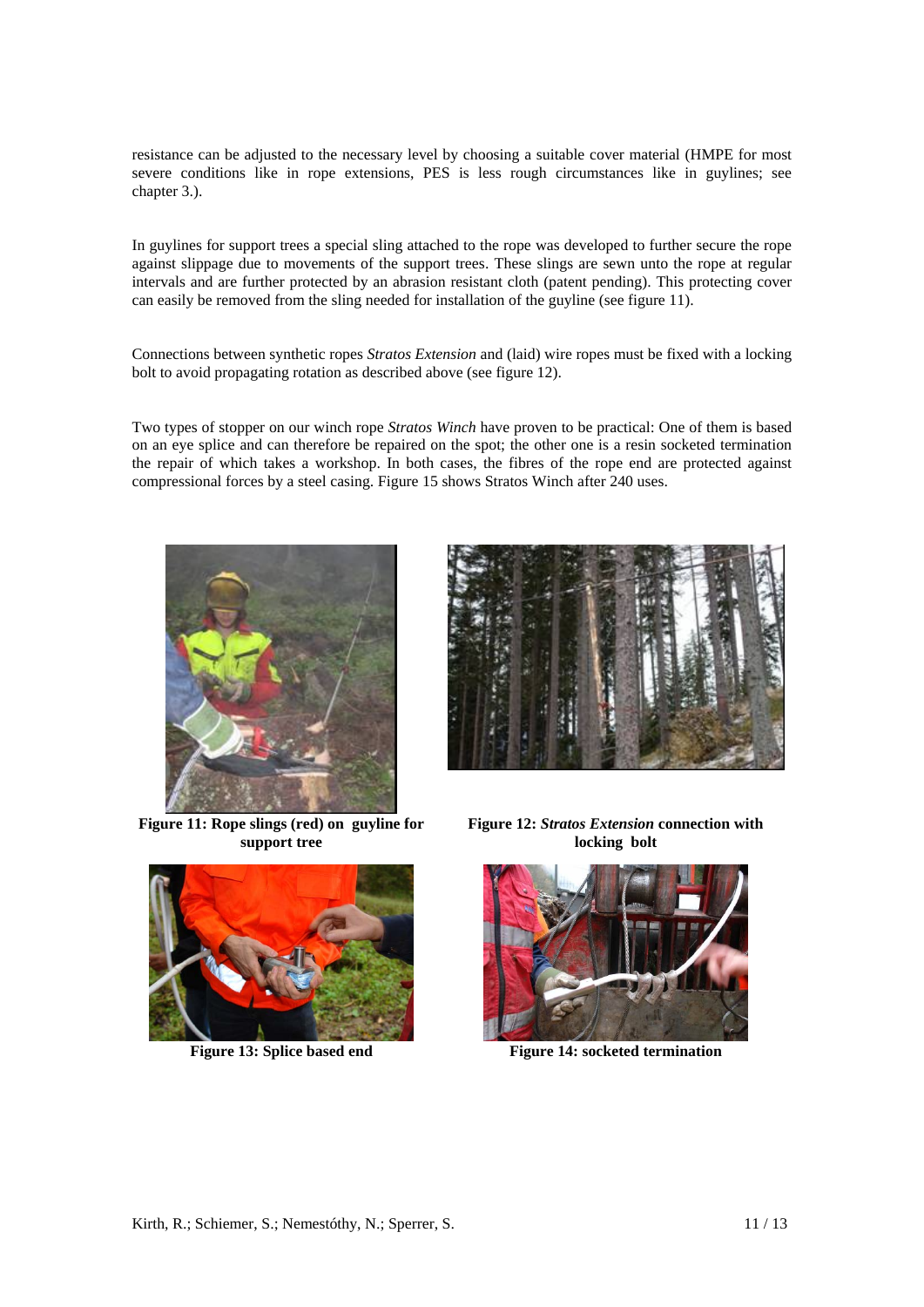

**Figure 15: Stratos Winch after 240 uses** 

As for *Stratos Choker*, sewn ends have stood the test. They can be produced with highly reproducible strengths. We have, admittedly, had the experience that the bends on standard end configuration for steel wire chokers are rather narrow and induce rope break at the bend. Choker lifetime seems sufficient for a start but ought to be further improved. More work needs to be done to design special end connectors for synthetic choker. Some users might, however, prefer to use standard wire rope hardware, which is possible even now.

### **5. Conclusion**

In the course of two years, Teufelberger have developed new synthetic fibre ropes of cover/coreconstruction for various logging applications: guylines for yarders (*Stratos Anchor*) as well as for support trees (*Stratos Support*), synthetic rope extensions for wire rope skylines (*Stratos Extension*), winch lines (*Stratos Winch*) and chokers (*Stratos Choker*). The ropes had to stand trials in the lab (to test the influence and relevance of wear mechanisms), on a test track simulating application (most of all to test abrasion resistance) and in the field. The cover/core construction makes it possible to use a special rope pattern as an indicator for torsion and overloading. An intact cover protects the core and indicates good tensile strength characteristics. End connections and terminations based on splicing and sewing have stood the test especially in static applications. More work needs to be done to optimize choker ends, though.

These findings make the use of synthetic fibre ropes in logging practicable. 80% weight reduction leading to positive ergonomic effects and a reduced number of accidents are good reasons for synthetic logging ropes, higher productivity most probably being the best.

#### **6. Acknowledgements**

Our thanks go to Erich Ruehrnoessl, who has been in charge of the project on the use of synthetic ropes in logging and who has done a remarkable job. We would like to thank Armin Ribis for preparing the economic details and Alexander Strubreiter for doing the marketing and providing us with his documentation.

Nick O'Hear of Tension Technology International (TTI) has been a great partner in discussions and allowed us to use his data on rope rotation, gratefully funded by the Marine Accident Investigation Board.

### **7. References**

Garland, J.J. et al (2002), "Using Synthetic Rope to Reduce Workloads in Logging", *Final Report, Worksite Design Program, Oregon Occupational Safety and Health Administration,* Oregon, US.

Garland, J.J. et al (2003), "Synthetic Rope to Replace Wire Rope in Mountain Logging Operations". *Proceedings of Austro2003 – High tech Forest Operations for Mountainous Terrain*, Schlägl. Austria.